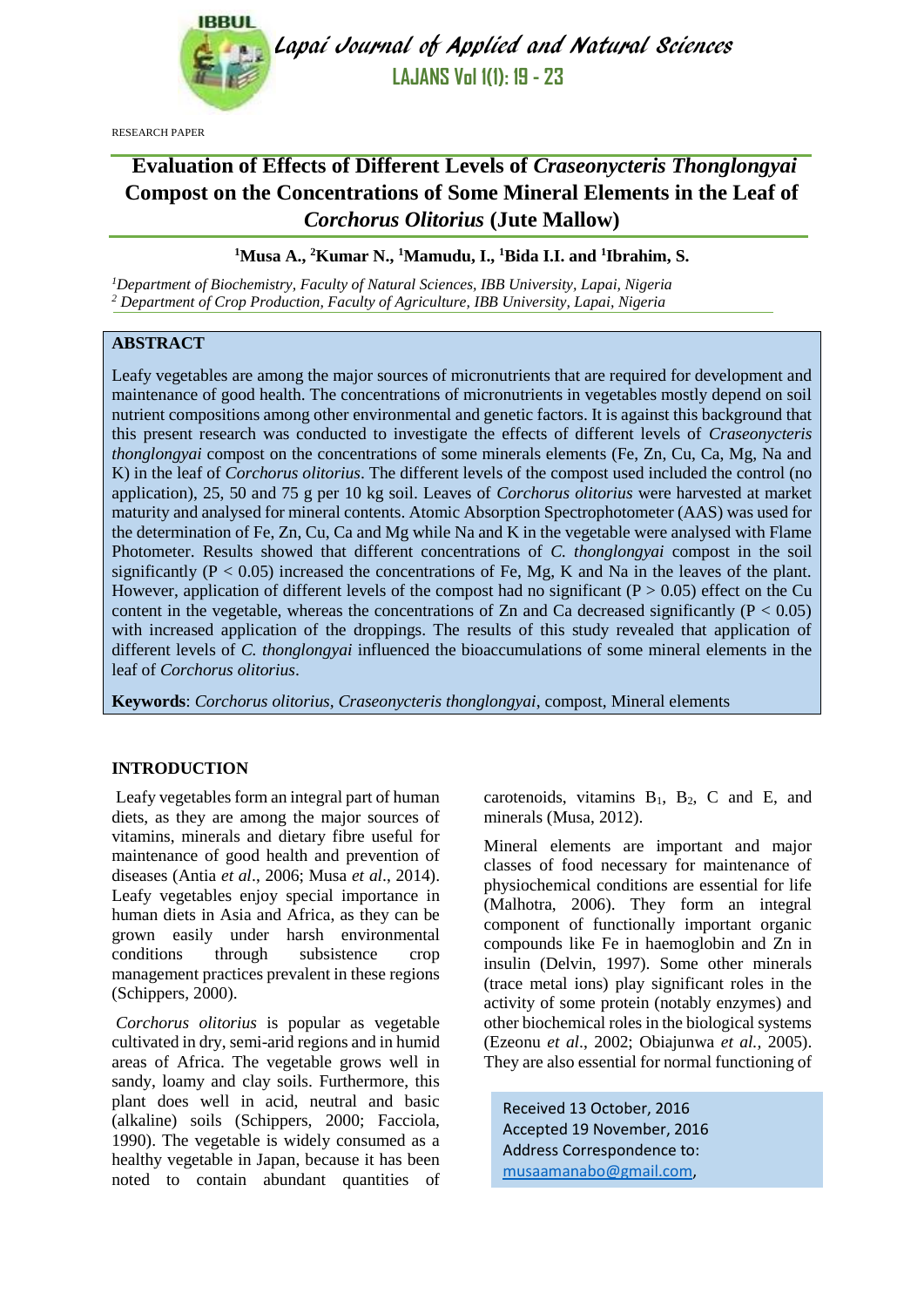the heart, muscles, nerves, and in the maintenance of body fluid composition among others (Prohp *et al*., 2006). Deficiencies of mineral elements in the diet have manifested in different forms of disease conditions such as goiter, rickets and other forms of metabolic dysfunctions (Prohp *et al*., 2006).

Though plants are the major sources of minerals in our diets, they are not synthesized in plants, but are absorbed from the soil and the atmosphere. Therefore, the amount of minerals in plants mostly depends on the nutrient content and compositions of the soil in which they were grown among other environmental factors (Aliyu and Morufu, 2006). It is for this reason this experiment was conducted to investigate the effects of different levels of *C. thonglongyai* compost on the concentrations of selected minerals (Fe, Zn, Cu, Ca, Mg, Na and K) in the leaf of *Corchorus olitorious*.

## **METHODOLOGY**

## **Study Area**

Pot experiment was conducted in the experimental farm of the Faculty of Agriculture, Ibrahim Badamasi Babangida University Lapai, Niger State, Nigeria. Lapai is situated in the Southern Guinea Savanna region, on latitude 8°  $49'$ N and longitude  $6^{\circ}$  41'E. The raining season of Lapai occurs between April – October with mean annual rainfall of 1334 mm. The peak rainfall of between 300-330 mm is usually recorded in August and September, while the maximum mean monthly temperature of Lapai  $(30-40\degree C)$  is usually March and the minimum  $(22.3$ <sup>o</sup>C) in August.

#### **Soil Sampling and Analysis**

Soil sample used for the present experiment was obtained from 3 different locations in the main campus of Ibrahim Badamasi Babangida University, Lapai, where the surface soil (0-20 cm) was mixed and sieved to remove debris. The physico-chemical properties of the soil sample and *C. thonglongyai* compost were analysed according to the method of Juo (1979).

#### **Source of** *Corchorus olitorius* **Seeds and**  *Craseonycteris thonglongyai* **Compost**

The seeds of *C. olitorius* were obtained from the Teaching and Research Farm of Faculty of Agriculture, Ibrahim Badamasi Babangida University, Lapai, Niger State. The compost of *C. thonglongyai* was collected into a polythene sack from a cave in Faso village of Edati Local Government Area of Niger State, Nigeria.

### **Fertilizer Treatment**

The dried droppings of *C. thonglongyai* were pulverized into powder and used to grow *C. olitorius* in pot experiment at four different levels, namely, control (No application), 25, 50 and 75 g per 10 kg soil.

### **Planting, Experimental Design and Nursery Management**

Ten seeds of *C. olitorius* were planted per bag containing 10 kg soil and treated with different levels of *C. thonglongyai* compost. The plants were thinned to 2 per pot after germination. Complete randomize design (CRD) was adopted using four treatments (four levels of soil fertility). Each treatment has 10 pots replicated 3 times making total of 120 pots for the experiment. The plants were watered twice daily (morning and evening) and the surrounding was weeded regularly while the pot were lifted from time to time to prevent the roots of the plants from growing out of the container.

## **Analytical Methods**

The estimation of mineral elements (Zn, Cu, Mg, Ca, Fe, Na, and K) in the samples was carried out according to the method described by Ezeonu *et al.* (2002). Briefly, fresh leaves of *C. olitorius* were harvested separately from the experimental plot and dried in an oven maintained at 110°C for 24 hours. Exactly 0.50 g of each of the dry powdered samples was weighed into different boiling tubes and 5.00 cm<sup>3</sup> of the digestion mixture (concentrated perchloric and nitric acid in a ratio of 1:2) was added to each of the tubes. The resulting mixtures were swirled and left in a fume cupboard overnight. The mixtures were then digested on a hot plate at  $150^{\circ}$ C for 2 hours or until frothing stopped. The samples were then cooled for 10 minutes, after which  $3.0 \text{cm}^3$  of 6.0 M HCl was added and the samples were further digested for another  $1\frac{1}{2}$  hour, and allowed to cool. The content of each tube was then made up to 50 cm<sup>3</sup> with distilled deionized water in a volumetric flask and later transferred into sample bottles. The samples were analyzed for Zn, Cu, Ca, Mg and Fe using Atomic Absorption Spectrophotometer (Alpha 4A AAS), whereas Flame Photometer (Jenway PFP7) was used for Na and K.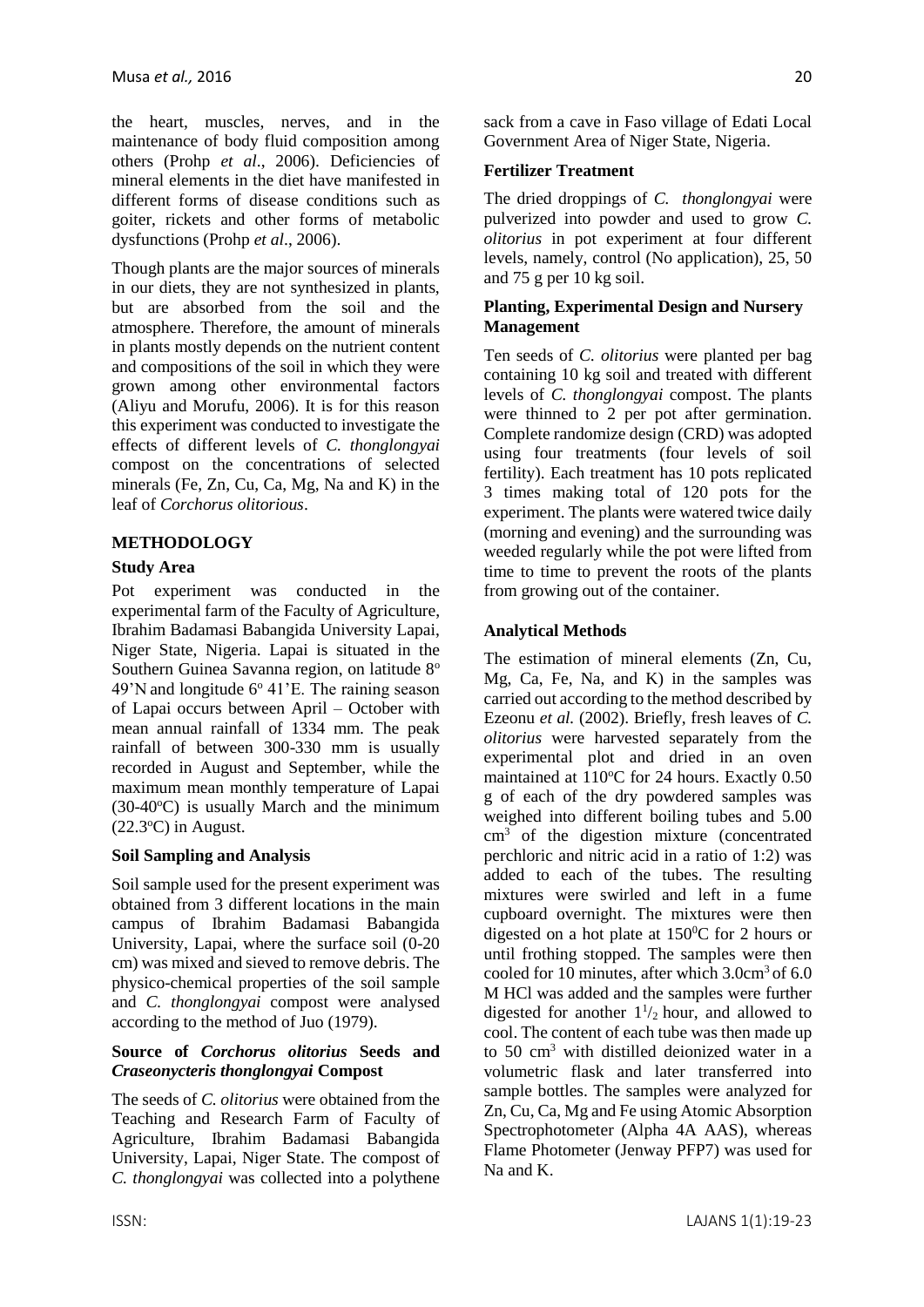Analysis of variance (ANOVA) was carried out using SPSS statistical package to determine variation between different levels of *C. thonglongyai* dung on the concentrations of some mineral elements in the leaf samples of *C. olitorius*. The DUNCAN's Multiple Range Test (DMRT) was used to compare sample means, where significant difference was accepted at values of  $p < 0.05$ .

## **RESULTS**

## **Physical and Chemical Properties of Soil**

Result of analysis of the soil used for pot experiments is presented in Table1. Soil pH shows that the soil is slightly acidic. The texture class of the soil is sandy loam which signifies that it has a moderate water holding capacity. Organic carbon, total nitrogen, CEC (cation exchange capacity), Na, Ca and K contents of the soil were low while available phosphorus of the soil was high. However, the concentration of Mg is of the soil was moderate.

Table 1: Physical and chemical properties of the soil  $(0 - 20$  cm) used for pot experiment

| Parameters                           | Values |
|--------------------------------------|--------|
| Sandy $(g \ kg^{-1})$                | 93.27  |
| Silt $(g \text{ kg}^{-1})$           | 5.97   |
| Clay $(g \ kg^{-1})$                 | 0.38   |
| <b>Textural class</b>                | Sandy  |
|                                      | loam   |
| $pH(H_2O)$                           | 6.72   |
| pH (CaCl <sub>2</sub> )              | 5.97   |
| Organic carbon $(g \text{ kg}^{-1})$ | 4.64   |
| Total nitrogen $(g \text{ kg}^{-1})$ | 0.18   |
| Available phosphorus (mg $kg^{-1}$ ) | 51.90  |
| $Na^+$ (cmol kg- <sup>1</sup> )      | 0.23   |
| $K^+$ (cmol kg- <sup>1</sup> )       | 0.07   |
| $Mg^{2+}$ (cmol kg- <sup>1</sup> )   | 1.42   |
| $Ca^{2+}$ (cmol kg- <sup>1</sup> )   | 1.18   |
| Acidity (cmol $kg^{-1}$ )            | 0.15   |
| $CEC$ (cmol kg- <sup>1</sup> )       | 2.97   |
| $EC$ (cmol kg- <sup>1</sup> )        | 1.32   |

 $CEC = \text{Cation}$  exchange capacity,  $EC =$ Exchangeable cations. Values represent means of triplicate determinations

#### **Physical and Chemical Properties of**  *Craseonycteris thonglongyai* **Compost**

Analysis of *C. thonglongyai* compost used for pot experiment showed that it is slightly basic in

H2O with very high organic carbon content. The total nitrogen, potassium, magnesium and sodium and available phosphorus in the sample were very high, whereas calcium was low (Table 2).

Table 2: Physical and chemical properties of the *Craseonycteris thonglongyai* compost

| Parameters                           | Values  |
|--------------------------------------|---------|
| Sandy $(g \ kg^{-1})$                | 72.15   |
| Silt $(g \text{ kg}^{-1})$           | 18.56   |
| Clay $(g \ kg^{-1})$                 | 10.30   |
| Textural class                       | Loam    |
| $pH(H_2O)$                           | 7.66    |
| Organic carbon $(g \text{ kg-}1)$    | 32.50   |
| Total nitrogen $(g \text{ kg-}1)$    | 7.60    |
| Available phosphorus (mg $kg^{-1}$ ) | 8744.30 |
| $Na^+$ (cmol kg- <sup>1</sup> )      | 3.18    |
| $K^+$ (cmol kg- <sup>1</sup> )       | 12.90   |
| $Mg^{2+}$ (cmol kg- <sup>1</sup> )   | 3.84    |
| $Ca^{2+}$ (cmol kg- <sup>1</sup> )   | 2.84    |
| Acidity (cmol $kg^{-1}$ )            | 1.32    |
| $CEC$ (cmol $kg^{-1}$ )              | 22.91   |
| $EC$ (cmol kg- <sup>1</sup> )        | 3690    |

 $CEC = \text{Cation}$  exchange capacity,  $EC =$ Exchangeable cations. Values represent means of triplicate determinations.

#### **Effect of different levels of** *Craseonycteris thonglongyai* **compost**

Result of analyses of effects of different levels of *C. thonglongyai* compost on concentrations of some minerals in *C. olitorius* is presented in Table 3 below. The concentrations of Fe, Mg, Na and K in the leaf samples of *C. olitorius* increased significantly  $(p < 0.05)$  with increased application of the compost. However, the concentrations of the mineral elements in the vegetable treated with 50 g of *C. thonglongyai* compost did not differ significantly ( $P > 0.05$ ) from that treated with 75 g.

Similarly, the results showed that whereas application of different levels of *C. thonglongyai* compost had no significant (P > 0.05) effect on Cu content in *C. olitorius*, the concentrations of Zn and Ca decreased significantly  $(P < 0.05)$  with increase application of the compost except that the concentration of Zn in the vegetable fertilized with 50 g of the compost did not differ significantly ( $P > 0.05$ ) when compared with that treated with 75 g.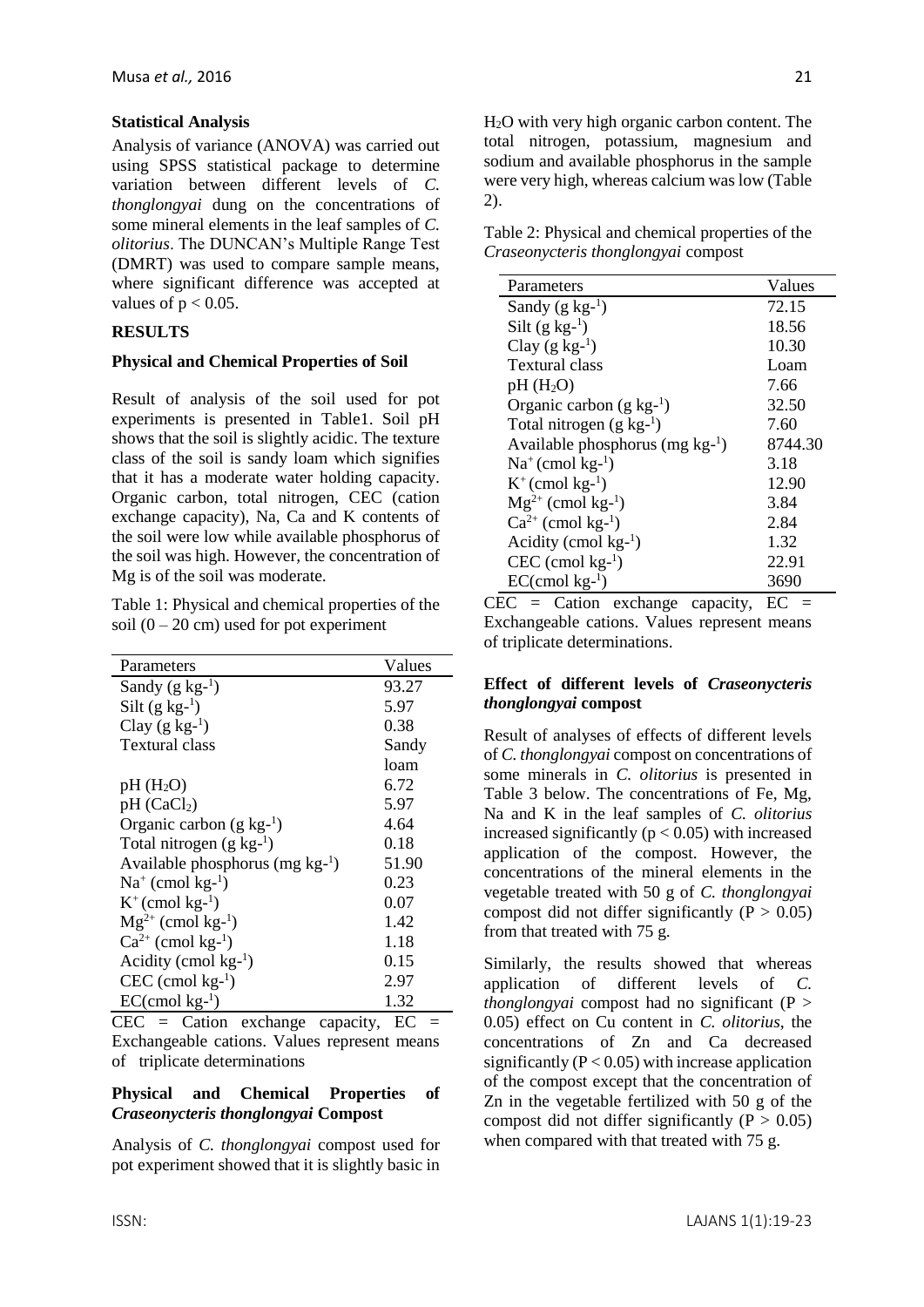| Mineral elements | Levels of <i>Craseonycteris thonglongyai</i> compost (g) |                                 |                            |                               |  |
|------------------|----------------------------------------------------------|---------------------------------|----------------------------|-------------------------------|--|
| $(mg kg-1)$      | Control $(0)$                                            | 25                              | 50                         | 75                            |  |
| Fe               | $0.78 \pm 0.14^{\text{a}}$                               | $2.21 \pm 0.20^b$               | $2.33 \pm 0.10^{bc}$       | $2.73 \pm 0.06^{\circ}$       |  |
| Zn               | $4.28 \pm 0.08^{\circ}$                                  | $2.03 \pm 0.22^b$               | $1.44 \pm 0.14^a$          | $1.41 \pm 0.06^{\text{a}}$    |  |
| Cu               | $0.24 \pm 0.04^{\text{a}}$                               | $0.19 \pm 0.02^{\text{a}}$      | $0.22 \pm 0.03^{\text{a}}$ | $0.34 \pm 0.07^{\rm a}$       |  |
| Ca               | $405.31 \pm 3.47$ °                                      | $314.58 \pm 13.06^b$            | $310.44 \pm 32.89^b$       | $235.11 \pm 16.72^{\text{a}}$ |  |
| Mg               | $41.611 \pm 1.50^a$                                      | $50.28 \pm 1.00^b$              | $50.93 \pm 3.23^b$         | $58.69 \pm 2.99^b$            |  |
| Na               | $2.64 \pm 0.53^{\circ}$                                  | $10.53 \pm 0.08^b$              | $23.16 \pm 0.11^{\circ}$   | $24.73 \pm 0.52$ °            |  |
| K                | $213.60 \pm 9.60^a$                                      | $229.50 \pm 2.50$ <sup>ab</sup> | $240.40 \pm 1.20^b$        | $244.80 \pm 9.60^b$           |  |

Table 3: Effect of different levels of *Craseonycteris thonglongyai* compost on concentrations of some mineral elements in *Corchorus olitorius* 

Mean values on the same row with different superscript are significantly different ( $p < 0.05$ )

#### **DISCUSSION**

Significant increase in the concentrations of Fe, Mg, Na and K in the leaf samples of *C. olitorius* with increasing application of *C. thonglongyai* compost implies a direct interaction between the soil nutrients and nutrients uptake by the vegetable. This is because the *C. thonglongyai* compost as organic manure contains some microorganisms and nutrients that are able to recondition the soil for nutrients uptake and promote plant health (Musa *et al*., 2016). This observation corroborates the reports of Ojeniyi and Adeniyan (1999), Kansal *et al.* (2005) and Safaa and Abd El Fattah (2007) indicating that nitrogen in the increased mineral content in the leaves of maize, spinach and lettuce plants, respectively.

Further, Okpara *et al*. (2007) observed that nitrogen and phosphorus in the soil increase the bioaccumulation of mineral nutrients in *Sesamum indicum* L. It is imperative to acknowledge that the *C. thonglongyai* compost contains very high concentrations of nitrogen and phosphorus, essential nutrients for plant growth and development. It is well documented that *C. thonglongyai* compost is used to control nematodes and acted as fungicide in the soil, by breaking down fungi alongside other organic materials and thus mend soil, keeping the plant sound and disease free (Emerson *et al*. 2007). Plants with good health and free of diseases with sufficient nutrients in the soil have been associated with high nutrients uptake from the soil for their physiological and metabolic activities (Musa *et al*. 2016; Heldt, 2005).

The decrease in the concentrations of Zn and Ca in the leaf of *C*. *olitorius* treated with *C. thongongyai* compost which is variance with the above submission corroborates with the reports

that high concentration of phosphorus in the soil decrease the uptake of Zn and Ca by plants (Hamiton, *et al*., 1993; smart-fertilizer.com, downloaded 02/10/2016). Hamiton *et al* further stressed that the uptake of Zn by plants is negatively correlated with the phosphorus content in the soil. High concentration of phosphorus in the soil forms complex with Ca and reduce the uptake of Ca by the plants (smartfertilizer.com, downloaded 02/10/2016). Similarly, high level of competing ions such as  $K^+$ , Na<sup>+</sup> and Mg<sup>2+</sup> decrease the Ca<sup>+</sup> uptake by plants. It is also known that Na can replace the absorbed calcium, damage the soil structure and decreases Ca availability (smart-fertilizer.com, downloaded 02/10/2016). Therefore, the reduction in concentrations of Zn and Ca in the leaf samples of *C. olitorius* treated with different levels of *C. thonglongyai* compost could be attributed to the high concentrations of phosphorus,  $Mg^{2+}$ ,  $K^+$  and  $Na^+$  in the compost.

## **Conclusion**

In Conclusion, this study reveals that the application of different levels of *C. thonglongyai* compost in the cultivation of *C. olitorius* significantly elevated the Fe, Mg, Na and K in the leaf of the vegetable and decreased the Zn and Ca uptake in the plant. However, the concentration of Cu in the vegetable was not significantly affected.

## **References**

Antia, B. S., Akpan, E J., Okon, P.A. and Umoren, I.U. (2006). Nutritive and antinutritive evaluation of sweet potatoes (*Ipomoea batatas*) leaves. Pakistan Journal of Nutrition. 5(2): 166-168.